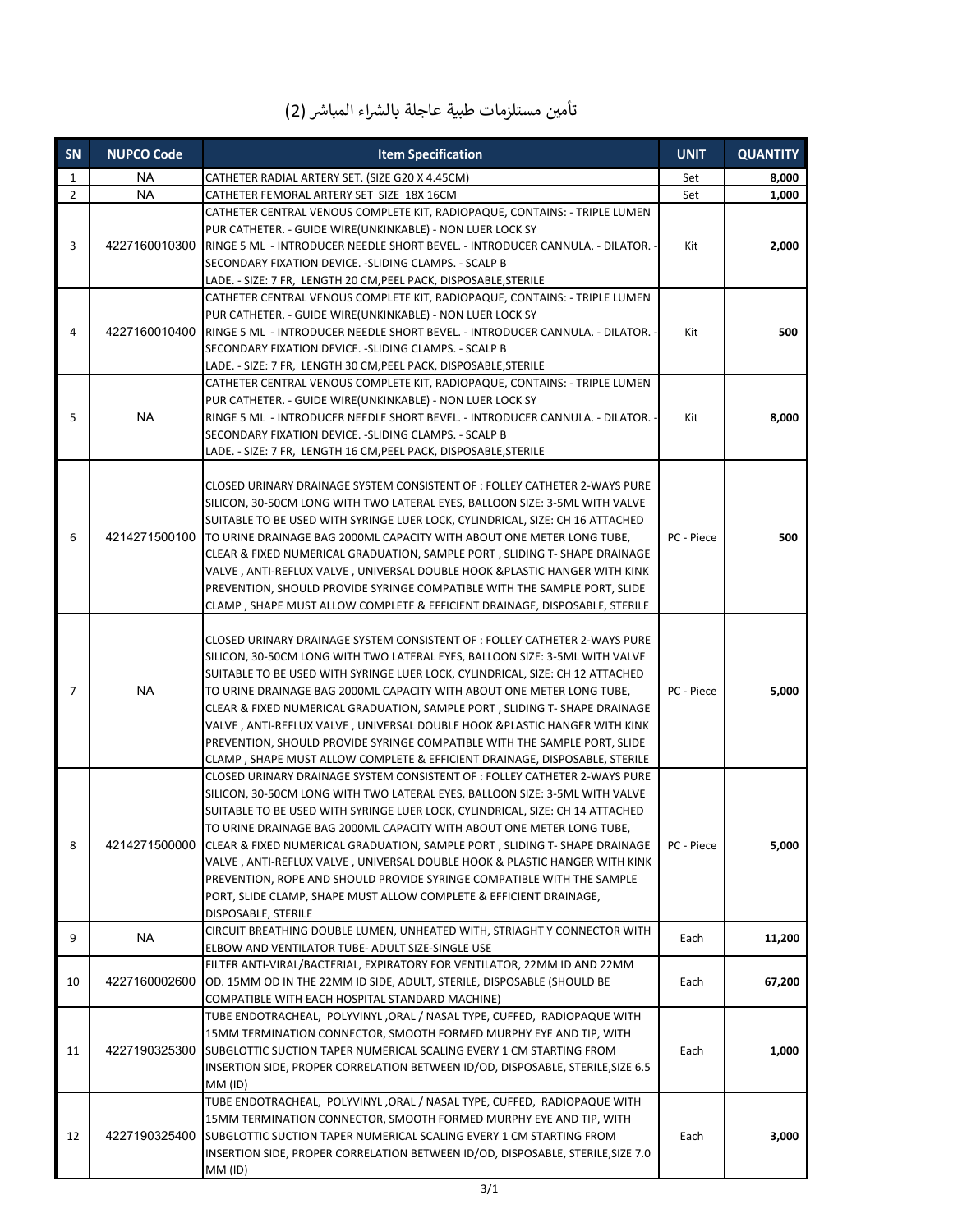## تأمين مستلزمات طبية عاجلة بالشراء المباشر (2)

| SN | <b>NUPCO Code</b> | <b>Item Specification</b>                                                                                                                                                                                                                                                                                            |            | <b>QUANTITY</b> |
|----|-------------------|----------------------------------------------------------------------------------------------------------------------------------------------------------------------------------------------------------------------------------------------------------------------------------------------------------------------|------------|-----------------|
| 13 | 4227190325500     | TUBE ENDOTRACHEAL, POLYVINYL , ORAL / NASAL TYPE, CUFFED, RADIOPAQUE WITH<br>15MM TERMINATION CONNECTOR, SMOOTH FORMED MURPHY EYE AND TIP, WITH<br>SUBGLOTTIC SUCTION TAPER NUMERICAL SCALING EVERY 1 CM STARTING FROM<br>INSERTION SIDE, PROPER CORRELATION BETWEEN ID/OD, DISPOSABLE, STERILE, SIZE 7.5<br>MM (ID) | Each       | 4,000           |
| 14 | 4227190325600     | TUBE ENDOTRACHEAL, POLYVINYL , ORAL / NASAL TYPE, CUFFED, RADIOPAQUE WITH<br>15MM TERMINATION CONNECTOR, SMOOTH FORMED MURPHY EYE AND TIP, WITH<br>SUBGLOTTIC SUCTION TAPER NUMERICAL SCALING EVERY 1 CM STARTING FROM<br>INSERTION SIDE, PROPER CORRELATION BETWEEN ID/OD, DISPOSABLE, STERILE, SIZE 8.0<br>MM (ID) | Each       | 4,000           |
| 15 | <b>NA</b>         | CLOSE SUCTION SYSTEM, LONG TERM, STERILE, DISPOSABLE, SIZE 10 FR                                                                                                                                                                                                                                                     | Each       | 20,000          |
| 16 | <b>NA</b>         | CLOSE SUCTION SYSTEM, LONG TERM, STERILE, DISPOSABLE, SIZE 12 FR                                                                                                                                                                                                                                                     | Each       | 20,000          |
| 17 | 4227201100200     | CATHETER SUCTION STRAIGHT, FINGER CONTROL VALVE, ROUND SOFT TIP WITH TWO<br>LATERAL EYES AND ONE TERMINAL EYE, LENGTH 30-50CM, DISPOSABLE, STERILE WITH<br>PEAL OFF PACKING SIZE: FG08                                                                                                                               | PC - Piece | 20,000          |
| 18 | 4227201100300     | CATHETER SUCTION STRAIGHT, FINGER CONTROL VALVE, ROUND SOFT TIP WITH TWO<br>LATERAL EYES AND ONE TERMINAL EYE, LENGTH 30-50CM, DISPOSABLE, STERILE WITH<br>PEAL OFF PACKING SIZE: FG10                                                                                                                               | PC - Piece | 100,000         |
| 19 | 4227201100400     | CATHETER SUCTION STRAIGHT, FINGER CONTROL VALVE, ROUND SOFT TIP WITH TWO<br>LATERAL EYES AND ONE TERMINAL EYE, LENGTH 30-50CM, DISPOSABLE, STERILE WITH<br>PEAL OFF PACKING SIZE: FG12                                                                                                                               | PC - Piece | 100,000         |
| 20 | 4227201100500     | CATHETER SUCTION STRAIGHT, FINGER CONTROL VALVE, ROUND SOFT TIP WITH TWO<br>LATERAL EYES AND ONE TERMINAL EYE, LENGTH 30-50CM, DISPOSABLE, STERILE WITH<br>PEAL OFF PACKING SIZE: FG14                                                                                                                               | PC - Piece | 32,000          |
| 21 | <b>NA</b>         | ADAPTER PEEP (PEAK EXPIRATORY END PRESSURE) NON-STER                                                                                                                                                                                                                                                                 | Each       | 1,000           |
| 22 | 4227160001600     | RESUSCITATION KIT BAG, ADULT, PATIENT VALVE, WITH OXYGEN TUBING, WITH<br>RESERVOIR BAG, AND MASK 2.5 L DISPOSABLE. (SHOULD BE COMPATIBLE WITH MA<br>SK AND PEE P VALVE) ITEMS                                                                                                                                        | Kit        | 8,000           |
| 23 | 4227160001700     | RESUSCITATION KIT BAG, CHILD, PATIENT VALVE, OXYGEN TUBING WITH LOCKABLE<br>VALVE, WITH RECEIVER BAG AND MASK 1.0 L DISPOSABLE, SHOULD BE COMPATIB<br>LE WITH MA SK AND PEEP VALVE) ITEMS                                                                                                                            | Kit        | 1,000           |
| 24 | 4227160006600     | VALVE PEEP 0 -20 CM. H2O COMPLETE WITH STANDARD 22MM (ID) CONNECTOR                                                                                                                                                                                                                                                  | Each       | 2,000           |
| 25 | 4227191530000     | MASK FULL FACE ADULT SILICONE, GEL OR FOAM VENTED LARGE WITH STRAP AND<br>SWIVEL DISPOSABLE FOR CPAP/BIPAP MACHINE                                                                                                                                                                                                   | Each       | 2,000           |
| 26 | 4227191530200     | MASK FULL FACE ADULT SILICONE, GEL OR FOAM VENTED SMALL WITH STRAP AND<br>SWIVEL DISPOSABLE FOR CPAP/BIPAP MACHINE                                                                                                                                                                                                   | Each       | 1,000           |
| 27 | 4227191530100     | MASK FULL FACE ADULT SILICONE, GEL OR FOAM VENTED MEDIUM WITH STRAP AND<br>SWIVEL DISPOSABLE FOR CPAP/BIPAP MACHINE                                                                                                                                                                                                  | Each       | 2,000           |
| 28 | 4227191531400     | MASK FULL FACE SILICONE NON-VENTED LARGE WITH STRAP AND SWIVEL SINGLE USE<br>FOR CPAP/BIPAP MACHINE WITH MANUFACTURER INSTRUCTION FOR STERILIZATION                                                                                                                                                                  | Each       | 500             |
| 29 | 4227191531600     | MASK FULL FACE SILICONE/GEL NON-VENTED SMALL WITH STRAP AND SWIVEL SINGLE<br>USE FOR CPAP/BIPAP MACHINE WITH MANUFACTURER INSTRUCTION FOR<br>STERILIZATION                                                                                                                                                           | Each       | 250             |
| 30 | 4227191531500     | MASK FULL FACE SILICONE/GEL NON-VENTED MEDIUM WITH STRAP AND SWIVEL<br>SINGLE USE FOR CPAP/BIPAP MACHINE WITH MANUFACTURER INSTRUCTION FOR<br><b>STERILIZATION</b>                                                                                                                                                   | Each       | 500             |
| 31 | <b>NA</b>         | TOTAL FACE MASK ADULT COVER FROM HEAD TO CHIN AND FIT, VENTED, DISPOSABLE<br>SIZE XLARGE                                                                                                                                                                                                                             | Each       | 500             |
| 32 | <b>NA</b>         | TOTAL FACE MASK ADULT COVER FROM HEAD TO CHIN AND FIT, VENTED, DISPOSABLE<br>SIZE LARGE                                                                                                                                                                                                                              | Each       | 500             |
| 33 | <b>NA</b>         | TOTAL FACE MASK ADULT COVER FROM HEAD TO CHIN AND FIT, VENTED, DISPOSABLE<br>SIZE MEDIUM                                                                                                                                                                                                                             | Each       | 500             |
| 34 | <b>NA</b>         | TOTAL FACE MASK ADULT COVER FROM HEAD TO CHIN AND FIT, VENTED, DISPOSABLE<br>SIZE SMAL                                                                                                                                                                                                                               | Each       | 250             |
| 35 | <b>NA</b>         | DISTELLED WATER 1 LITER COLLAPSABLE BAG                                                                                                                                                                                                                                                                              | Each       | 50,400          |
| 36 | <b>NA</b>         | HELMET HOOD VENTED X-LARGE FOR CPAP/BIPAP MACHINE                                                                                                                                                                                                                                                                    | Each       | 1,000           |
| 37 | <b>NA</b>         | HELMET HOOD VENTED LARGE FOR CPAP/BIPAP MACHINE                                                                                                                                                                                                                                                                      | Each       | 1,000           |